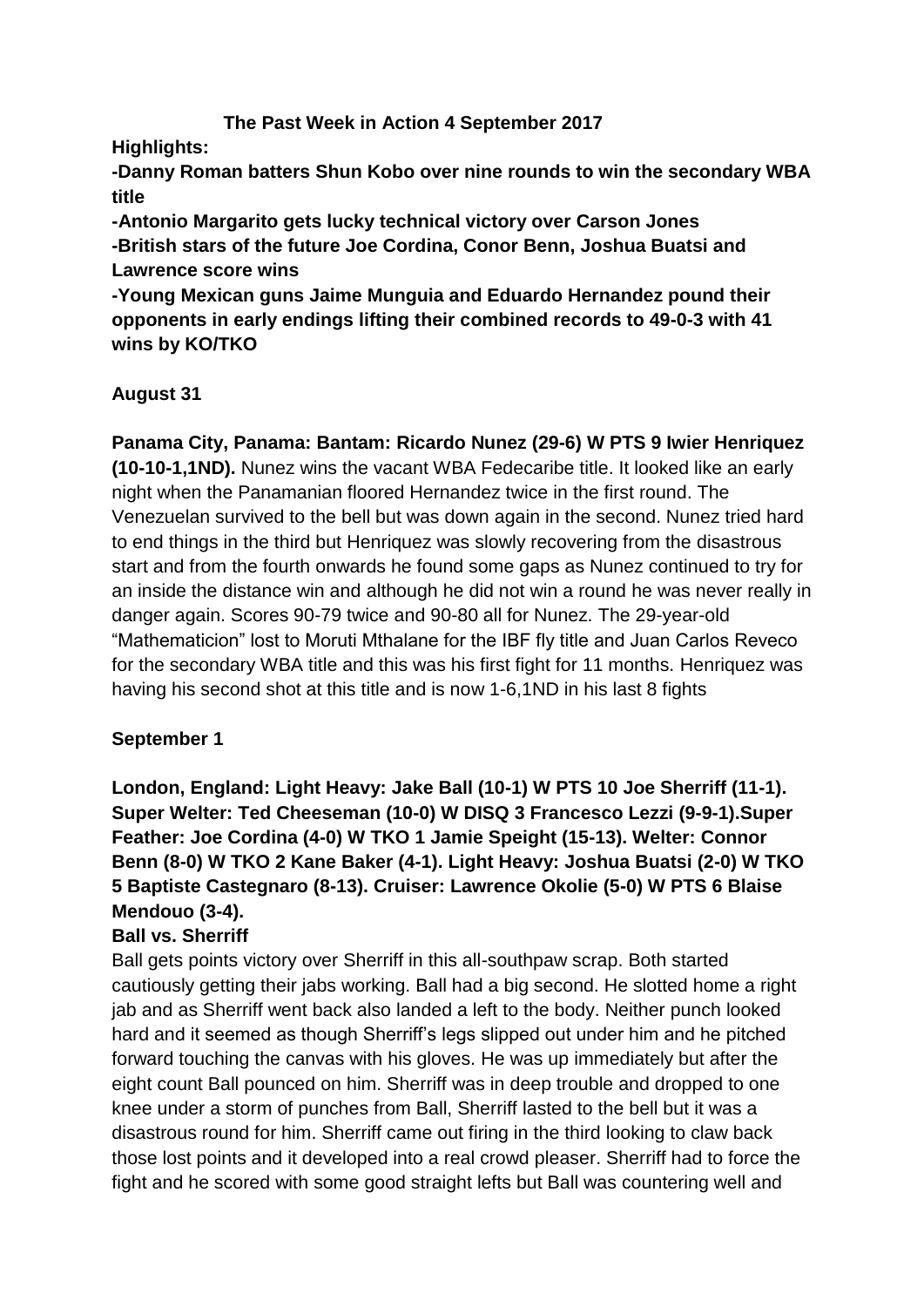was more accurate. Sherriff had a good eighth as he hammered home two straight lefts which shook Ball but ball bounced back with a good ninth and outscored Sherriff in the last. Referee's score 97-94 for Ball. Adding up the scores was all the referee had to do as this was a fast, open contest with hardly a clinch and no naughty stuff. A credit to both fighters. The 24-year-old 6'4" (193cm) Ball gets his third win since a shock first round loss to JJ McDonagh in November. Sherriff tried to overcome the deficit from that second round and showed good skills and stamina in his first ten round fight.

### **Cheeseman vs. Lezzi**

Cheeseman gets unsatisfactory win as Lezzi is thrown out for pushing the referee. No idea where the aggression came from as from the bell he actually managed to go backwards never strayed more than one step away from the ropes and did not throw a single punch in the three minutes. Cheeseman chased hard and threw some good rights but it was more like a foot race than boxing. Before the bell for the second round the referee warned Lezzi to start throwing punches. Cheeseman was throwing punches and a straight right put Lezzi down. He was up and talking to the referee about what I have no idea. Cheeseman chased the retreating Italian who continued to throw remarks at the referee and also his corner and again made no effort to throw a punch. After the bell he walked over to the referee to again complain about something and was sent back to his corner. Both Lezzi and his second left the corner and again approached the referee claiming that Cheeseman had landed a punch to the back of the head but were again sent back to their corner. It was becoming farcical. In the third Cheeseman continued to chase Lezzi and Lezzi continued to throw remarks at the referee. After two minutes during which Lezzi never threw a punch the referee stopped the action to warn Lezzi about lunging in with his head down. Lezzi then pushed the referee waived his arms and walked back to his corner and the referee disqualified him. It was a farce as a contest which also left Cheeseman disgusted over a wasted night. Lezzi was a disgrace.

#### **Cordina vs. Speight**

Cordina blows away useful test Speight inside the first round. Cordina showed a fast accurate jab and then used the jab to set Speight up for a right cross which shook the more experienced fighter. As he trapped Speight on the ropes Cordina landed some more quality punches with Speight on the back foot trying to survive the storm. A left hook followed by a right uppercut again had Speight hurt. Cordina trapped Speight on the ropes and unloaded with hooks and uppercuts and the referee had seen enough and stopped the fight. The Welsh 25-year-old has glittering amateur credentials winning a gold medal at the European Championships, a bronze at the Commonwealth Championships and a silver medal at the World Combat Games. He also represented Wales at the 2011, 2013 and 2015 World Championships and the 2016 Olympics. He has won his four fights inside the distance, three of them in the first round. Speight, 28, has been used as a test for many of the young boxers coming through and this is the first time he has been beaten inside the first round. **Benn vs. Baker**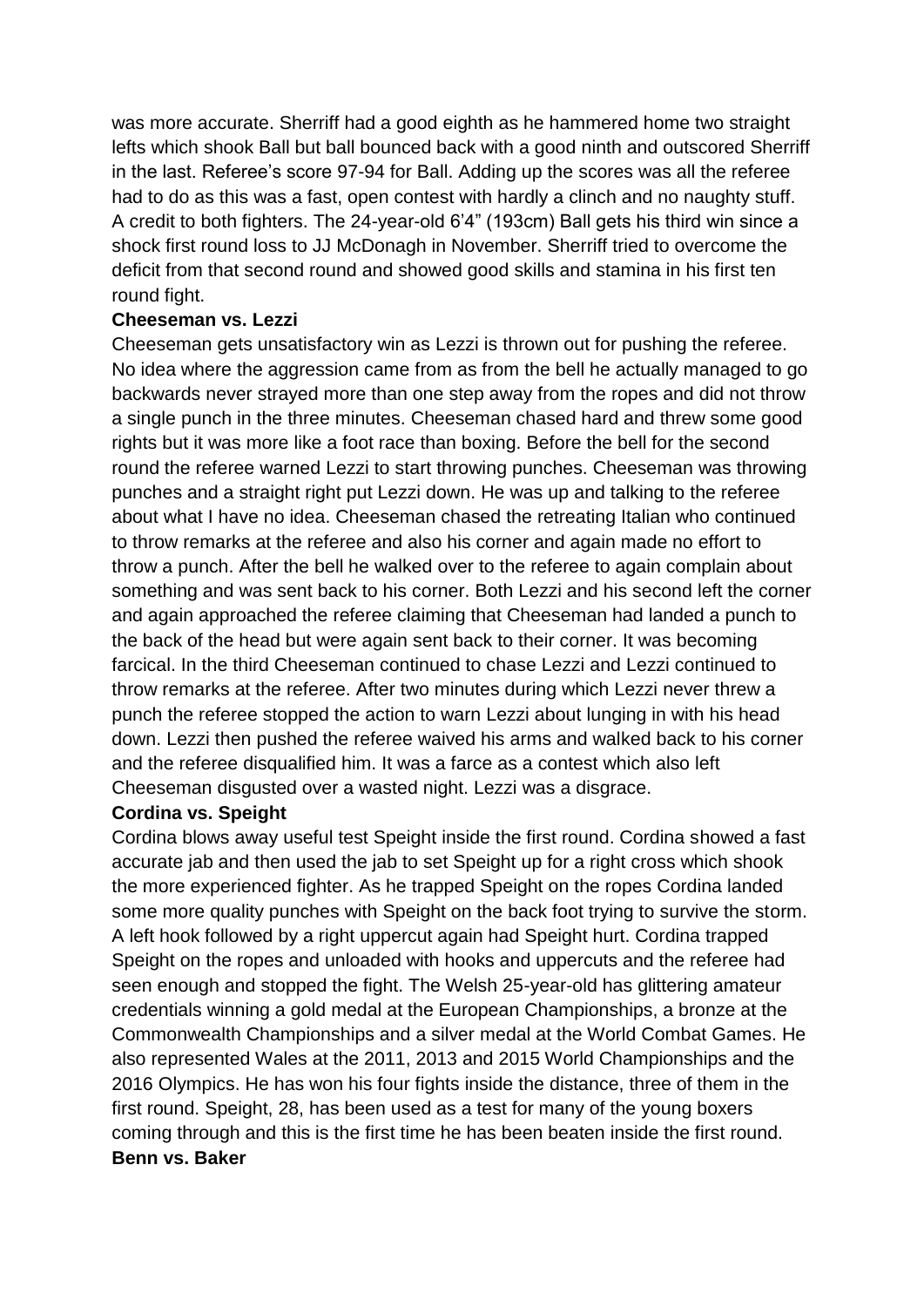Benn's power proves too much for Baker. Baker made a busy start stabbing out his jab and staging some leaping attacks. Over the second half of the round Benn began to let his hands go and late in the round a straight right sent Kane staggering and it was only the ropes that prevented him going down. Benn was fired up at the start of the second throwing fast, hard combinations. The referee stopped the action to take a point from Baker for a deliberate butt and Baker was proving an awkward opponent. That changed when Benn landed a powerful left hook to the chin that shook Baker badly. As he dived forward trying to punch his way out of trouble a right to the head saw him pitch down face forward to the canvas. He was up quickly and seemed to be protesting that he had tripped and walked away from the referee. The referee asked him to put his gloves up but he did not do so and the fight was stopped. The 20-year-old son of Nigel has power and good skills and is progressing well. This is his sixth win by KO/TKO and there is no need to rush such an obviously talented young fighter. Before turning pro he had 22 fights in Australia but never competed at the top level there. First loss inside the distance for Baker who certainly came to fight.

#### **Buatsi vs. Castegnaro**

Buatsi gets stoppage of Frenchman Castegnaro. Buatsi was up against an awkward opponent who continually rushed forward head down throwing wild swipes and did lots of clinching making for an untidy fight. Buatsi stuck to his boxing but had to be careful not to get caught by Castegnaro's head in those rushes. Despite 20 pro fights Castegnaro had not learnt how to punch and flapped his right with an open glove. Buatsi landed some heavy head shots at the end of the second but the bell went before he could follow-up. Castegnaro back-pedalled and held his way through the third with Buatsi showing his irritation. Castegnaro had some success with his swings in the fourth but was also being caught with powerful rights and from Buatsi. He was cut over his right eye and was too exhausted to hold his hands up and stumbled to the floor just before the bell. The Frenchman was finished in the fifth. He was totally exhausted and after a left to the body from Buatsi he stepped back and went down on one knee and the referee stopped the fight. Against an opponent such as Castegnaro there is no way Buatsi could look good but he got the job done. The 24-year-old Ghanaian-born Buatsi won a bronze medal at the European Championships and was a revelation as he looked unlucky to have to settle for a bronze medal in Rio. Opponents such as Castegnaro are a necessary part of his introduction to the pro ranks. Castegnaro is 2-9 in his last 11 fights but this is only the second time he has been stopped.

#### **Okolie vs. Mendouo**

Okolie taken past the first round against tough Mendouo. Okolie was letting his hands go early but Mendouo, who is based in Britain was not intimidated and fired back although a bit wildly. Okolie had big edges in height and reach and was able to score on the outside but Mendouo got inside enough to make things uncomfortable for Okolie. When the bell to start the second round sounded it was the first time in Okolie's fledgling career that he had to come out for the second round. Okolie scored with some hard rights early in the second but Mendouo absorbed them and marched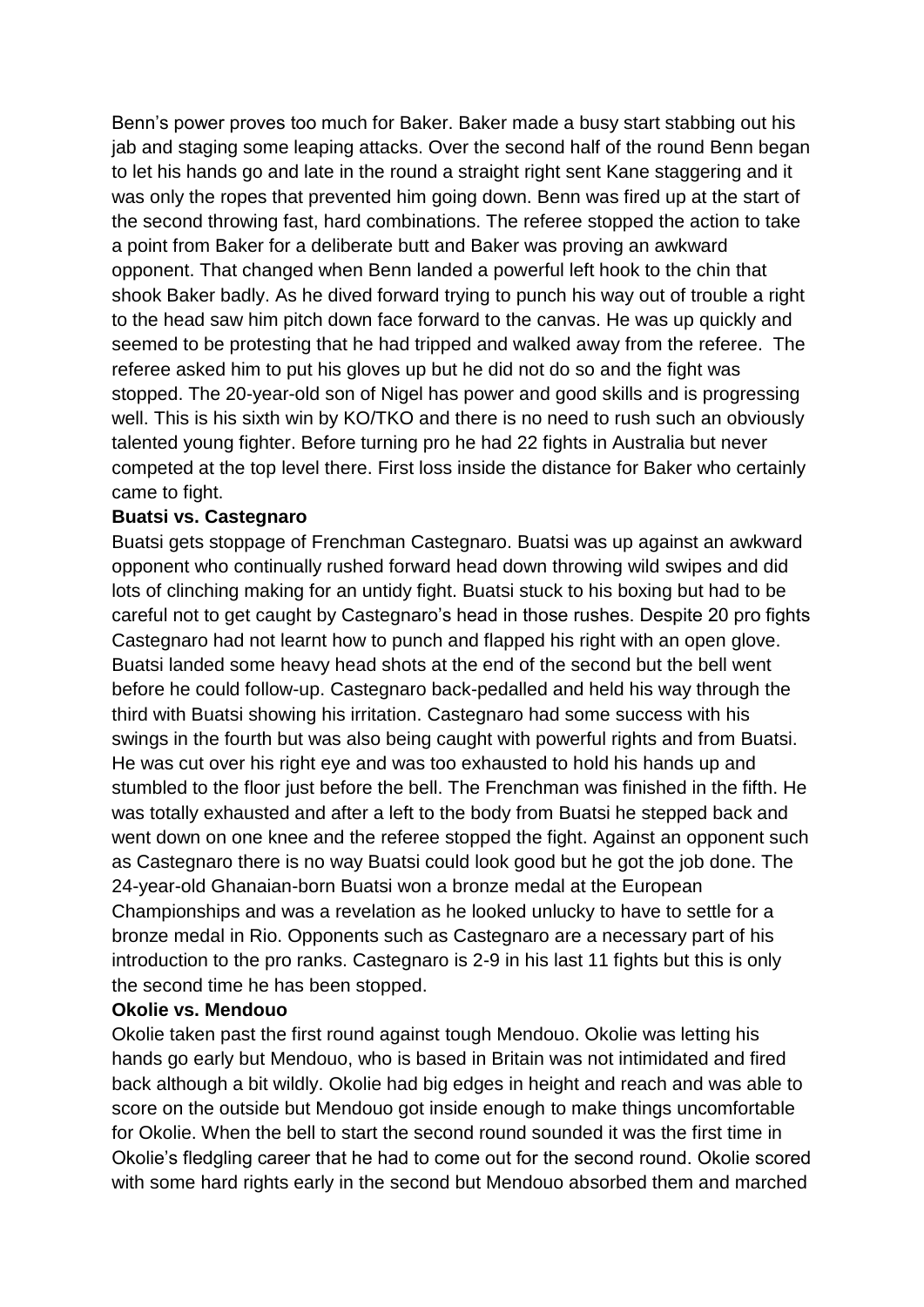forward. Okolie continued to tee-off on the advancing Mendouo but was under pressure and his work looked ragged and he was being forced to hold inside. Okolie was the one landing the cleaner punches but Mendouo was taunting him and indulged in some clowning. Mendouo dropped his hands at the start of the fourth and paid for it as a heavy right from Okolie put him down. He was up quickly and saw out the round comfortably. Okolie scored with some quick combinations at the beginning of the fifth but then let himself be dragged into a brawl. It was more of the same in the sixth with what clean work there was coming from Okolie. Referee's score 59-54 for Okolie. The 24-year-old from Hackney had taken just over five minutes to end his other four fights so this was a good test for him and he will have some lessons to take on board. Four losses in a row now for Mendouo. He was wild at times but was strong and awkward. As an amateur he represented Cameroon at the 2011 World Championships and the 2012 Olympics. He also won a bronze medal at the Commonwealth Games and a gold medal at the African Championships

### **Los Angeles, CA, USA: Feather: Manny Robles Jr (14-0) W RSC 7 Jose Estrella (18-13-1). Light: Everton Lopes (5-0) W RSC 2 Daniel Bastien (4-7).**

Robles impresses with kayo of gutsy Estrella. Robles had Estrella on the back foot in the first scoring with sharp jabs and quick rights. Estrella was coming forward more in the second getting through with jabs and left hooks but with ten seconds to go as he had Robles trapped on the ropes and was firing hooks and uppercuts he left himself wide open and was floored by a sweeping left hook. He was up quickly and did not look badly hurt and the bell went as the referee completed then eight count. It was phone booth stuff in the third as they just stood and traded hooks and uppercuts but Robles took the fourth with a series of quick accurate jabs and left hooks to the body. Estrella closed the round with a furious attack but lacked the power to match Robles. The fifth also went to Robles and a wide left hook opened a cut over the right eye of Estrella. Robles scored heavily late in the sixth. Estrella was under fire from hurtful combinations in the seventh and a heavy right to the head put him down on his knees and he just watched the referee count to ten. Now 6 wins by KO/TKO for the 23-year-old Californian. He is the son of Manny Robles who trains Oscar Valdez, Jesse Magdaleno and Michael Conlan. Estrella took a lot of punishment before resigning himself to defeat and his second inside the distance loss in a row to an unbeaten fighter.

#### **Lopes vs. Bastien**

Lopes returns with a win. The former amateur star put Bastien down in the first with a body punch and was pounding Bastien on the ropes in the second when the referee stopped the fight. First contest in two years for Lopes an elite level two-time Olympian and World Championship gold medal winner. He beat Jeff Horn, Jose Pedraza, Anthony Yigit, Denis Berinchyk and many others before surrendering his vest. Six losses in a row for Bastien.

### **Sydney, Australia: Light: Kye MacKenzie (17-1) W TKO 6 Jonel Alibio (21-19-5).**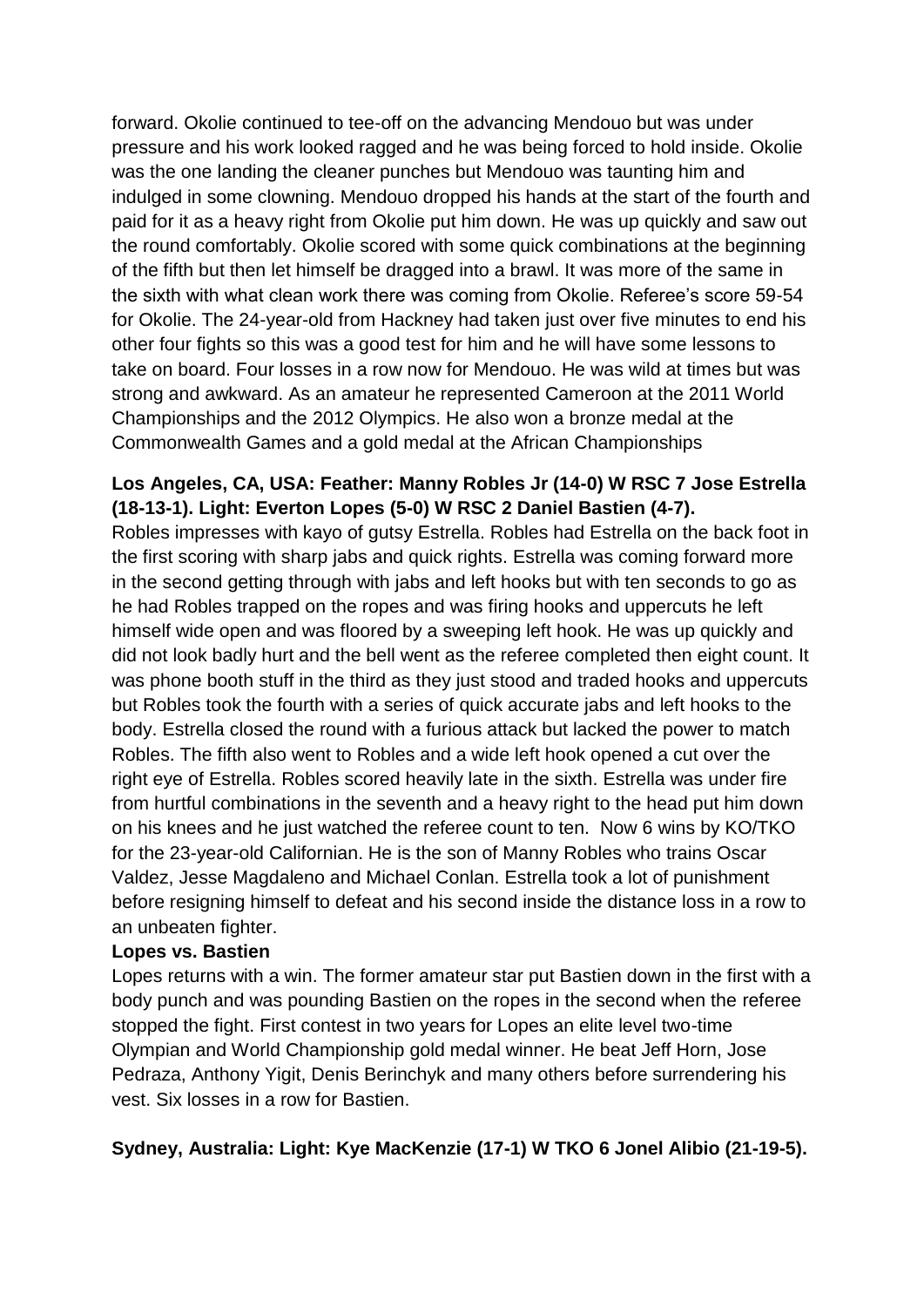Mackenzie wins the WBA-Oceania East West title with stoppage of game Filipino Alibio. Mackenzie had huge edges in height and reach. He dominated from the start and won the first five rounds on all three cards. He continued to pound Alibio in the sixth until the referee mercifully stopped the fight to save Alibio from more punishment. The 26-year-old "Mr Frenzy" makes it 15 wins by KO/TKO and is rolling again after having only one fight in 2016. Alibio, 34, a former OPBF featherweight champion, drops to four losses by KO/TKO.

### **Matamoros, Mexico: Light: Adrian Estrella (27-1) W TKO 4 Roberto Almazan (4-**

**7).** Estrella returns with a win. It took Estrella a couple of rounds to shed the rust and then he went to work. He floored the overmatched Almazan in the third and twice more in the fourth and the fight was over. Win No 24 by KO/TKO for 25-yearold "Diamante". This is his first fight since only just scraping past oldie DeMarcus Corley on a majority decision in April last year. Now he needs to work himself into the ratings. Now 4 losses in his last 5 fights for Almazan.

### **St John's, New Zealand: Heavy: Hemi Ahio (10-0) W PTS 10 Daniel Tai (22-11-**

**4).** New Zealand champion Ahio wins the vacant IBO Oceania title with wide unanimous decision over Tai. Ahio had a big edge in reach over the 5'7" (170cm) Tai and was the lighter and quicker man. He continually forced the fight and scored consistently with his jab but it lacked power and the little fireplug Tai was able to get inside and bang away to the body. Ahio showed more power with his left hooks and short rights and was in charge when he boxed at distance but Tai is a little tank and he kept rumbling forward. Eventually Tai tired badly and was exhausted in the tenth when a right to the head put him down. He beat the count and brawled his way to the bell. Scores 98-91 twice and 99-90 all for Ahio. The 27-year-old Ahio had never been past the fourth round before so this was useful experience. He showed some good skills but his footwork looked very stilted and he needs more snap in his jab. The 40 year-old Tai had taken highly touted prospect Junior Fa the distance in March only losing on a majority decision. The only fighter to stop him is Danny Green way back in 2001.

**Barranquilla, Colombia: Fly: Ronald Ramos (40-16-4) W PTS 8 Pablo Carrillo (21-5)** This was never supposed to end the way it did. It was meant to be a gift second win for Carrillo since returning from a successful campaign in Japan but veteran Ramos spoiled the party by winning a split decision over world rated Carrillo. Ramos was badly hurt in the first round but made it the bell. After that he used his southpaw jab and his considerable height and reach advantages over the diminutive 5'0 ½" (154cm) Carrillo and despite tiring late took the deserved decision. Scores 77- 75 twice for Ramos and 77-75 for Carrillo. The 40-year-old Ramos, who will celebrate his 20th year as a pro in November, lost to Julio Cesar Miranda for the WBO fly title in 2010 and then just became another opponent on the record of good level flyweights. Carrillo, 29, the WBA No 15, had gone the distance twice with Luis Concepcion and was outpointed by Kazuto Ioka but had won his last five fights.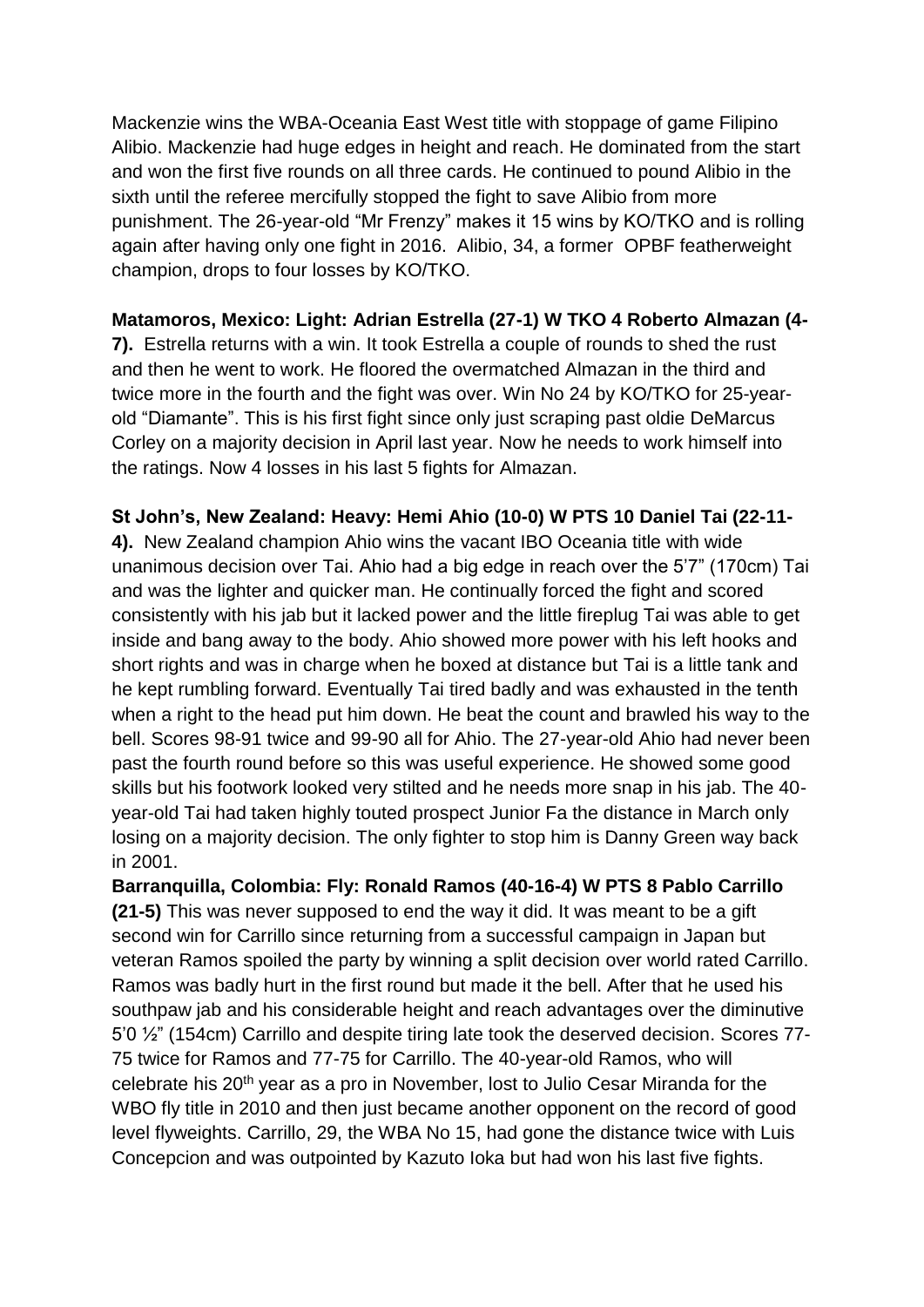#### **September 2**

## **Chihuahua, Mexico: Super Welter: Antonio Margarito (41-8,1ND) W TEC DEC 7 Carson Jones (40-12-3,2ND). Super Welter: Jaime Munguia (25-0) W KO 2 Uriel Gonzalez (16-3-1). Middle: Ramon Alvarez (24-6-3,1ND) DREW 8 Johnny Navarrete (33-10-2 ).**

### **Margarito vs. Jones**

Margarito gets very questionable win over Jones as the fight is stopped due to a cut suffered by Margarito in the second and the stoppage come when a totally exhausted Margarito was on his way to defeat. Carson took the fight to Margarito immediately letting go long rights and left hooks. They exchanged heavy punches in a close round but Jones looked to have edged it with his better start. In the second just a few seconds after the bell there was a clash of heads. Margarito backed off pawing at his right eye. The referee stopped the action and asked for the doctor to examine a cut that had opened over the right eye of Margarito and after a lengthy examination the fight continued and it was unrelenting savagery as they tossed bombs at each other to the bell. Again Jones looked to have been the more effective and he shook Margarito with a right to the head. Margarito took the third and fourth clearly. he peppered Jones with jabs, hooks and uppercuts. Jones kept rolling forward into the punches and was swinging some wild shots. Both showed signs of tiring from the all-out punch fest. In the fifth. As Jones lunged in his head banged into the face of Margarito and the referee deducted a point for a butt. Margarito was throwing more and was more accurate with his punches. Jones was just head down and swipe. Some of those swipes landed but not enough. Jones had a good sixth as now his wild swings were connecting to the head of a tiring Margarito who was making no real effort to block them and although Margarito was scoring with hooks it was Jones landing the power shots. Margarito was exhausted in the seventh. He had no power in his punches and Jones was just walking through them and landing booming head punches with both hands and Margarito dropped to his knees with exhaustion when he missed a punch. He was trapped on the ropes with Jones teeing off as the bell went and it was clear he was finished for the night. In the interval the doctor examined the cut over Margarito's eye and decided that the fight should be stopped. The cut had been dripping blood in every round since it occurred and had not worsened. Jones realised that it was going to go to the cards and he left his corner to protest the decision to stop the fight but in vain. Scores 67-64 twice and 68- 64 all for Margarito. The 39-year-old former IBF. WBA and WBO champion can consider himself lucky as he staring at defeat until the fight was called off. Talk of a fight with Miguel Cotto particularly in view of the cheating Margarito practised in the past. Even with concrete in his glove he would not last six rounds with Cotto. Jones showed once again that if you give him even a hint that he could win a fight he is a different fighter and capable of giving anyone an uncomfortable night-as Kell Brook can confirm.

#### **Munguia vs. Gonzalez**

Munguia gets another inside the distance victory. The first round saw Munguia using a quick jab to set Gonzalez up for his right cross. Gonzalez attacked in short bursts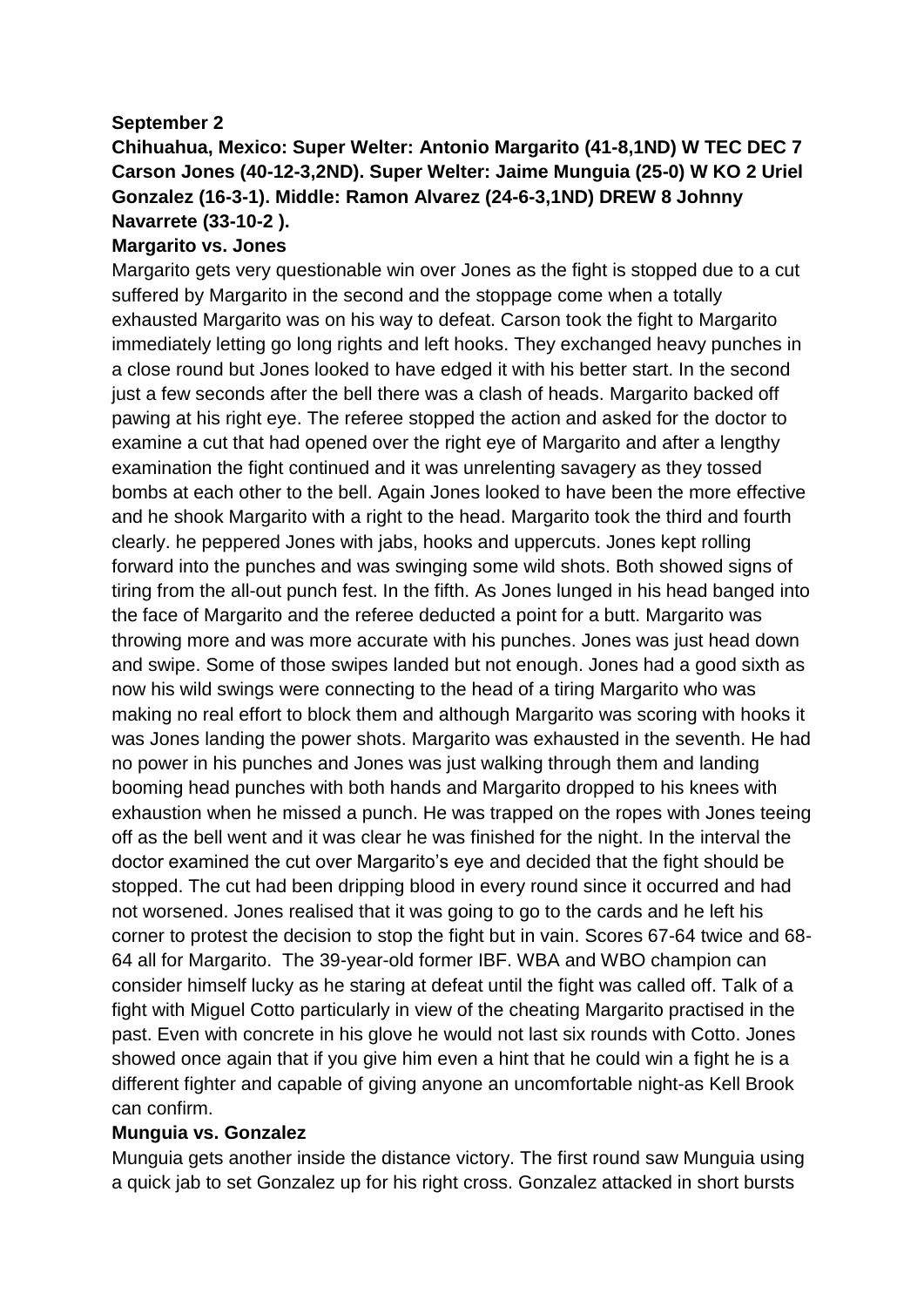in an interesting first round. Munguia was still throwing right crosses early in the second but suddenly a left hook had Gonzalez going one way and his legs going another. He tried to punch his way out of trouble but was shaken again by a couple of hooks. He took some punishment when trapped on the ropes but fought his way out and was taking the fight to Munguia with the crisis seemingly past. As the round was ending a left to the side of the head sent Gonzalez into the ropes and a huge right hand followed by a left hook that clipped him on the chin sent Gonzalez down to the canvas on his face. The referee counted Gonzalez out but before he reached ten the doctor was already standing behind him waiting to examine Gonzalez. The 20 year-old from Tijuana has 21 wins by KO/TKO including 15 in his last 16 fights. No big names on his record yet but he had over 60 amateur fights and won a number of trophies and looks to have a solid technique and real power. Gonzalez, local sources gave his record as 18-2-1 going into the fight, had won 4 of his last 5 fights with the loss being a split decision against world rated Canadian Francis Lafreniere in Quebec in February.

#### **Alvarez vs. Navarrete**

Alvarez and Navarrete end up all even after an entertaining scrap. Both fighters tried to establish domination early but there was back-and-forth action all the way. Navarette had the better jab but Alvarez was able to bull his way past it and land clubbing hooks inside. The pace dropped in the third with Alvarez edging in front with his more accurate punching. Navarette surprised Alvarez with a furious attack at the start of the fourth before Alvarez fired back. Navarette staged a strong finish to take the fifth but over the sixth and seventh there was nothing between them as they both continued to land hard punches and although Alvarez looked to have taken the last he had to settle for a draw. Scores 77-75 for Alvarez, 77-75 for Navarrete and 76- 76.Ramon, the elder brother of Saul, is a tough battler but can't seem to just climb the next step up to the top level. He has won and lost in fights with Omar Chavez and only lost on a split decision against Margarito in August last year. Navarrete is a good journeyman-type who has a win over Jorge Paez Jr. but lost on points to Munguia and Custio Clayton earlier this year.

### **Leon, Mexico: Super Feather: Eduardo Hernandez (24-0-3) W KO 3 Raul Centeno (20-4-1). Karim Arce (12-0) W PTS 8 Ivan Meneses (19-16-1). Hernandez vs. Centeno**

Yet another impressive performance by youngster Hernandez. Centeno showed some nice skills in the first round. He worked well with his jab, had good movement and scored with some serious head punches. Hernandez was walking forward loading up on every punch raking Cermeno with swingeing hooks and uppercuts and looking dangerous but also leaving too many gaps in his defence. Centeno again boxed neatly in the second. He was permanently on the back foot but moving well and catching the oncoming Hernandez with hooks and uppercuts. Hernandez came on strong just before the bell driving Cermeno to the ropes and landing some eyecatching combinations. Centeno had Hernandez on the back foot at the start of the third and scored with a scorching right uppercut that jarred Hernandez's head back.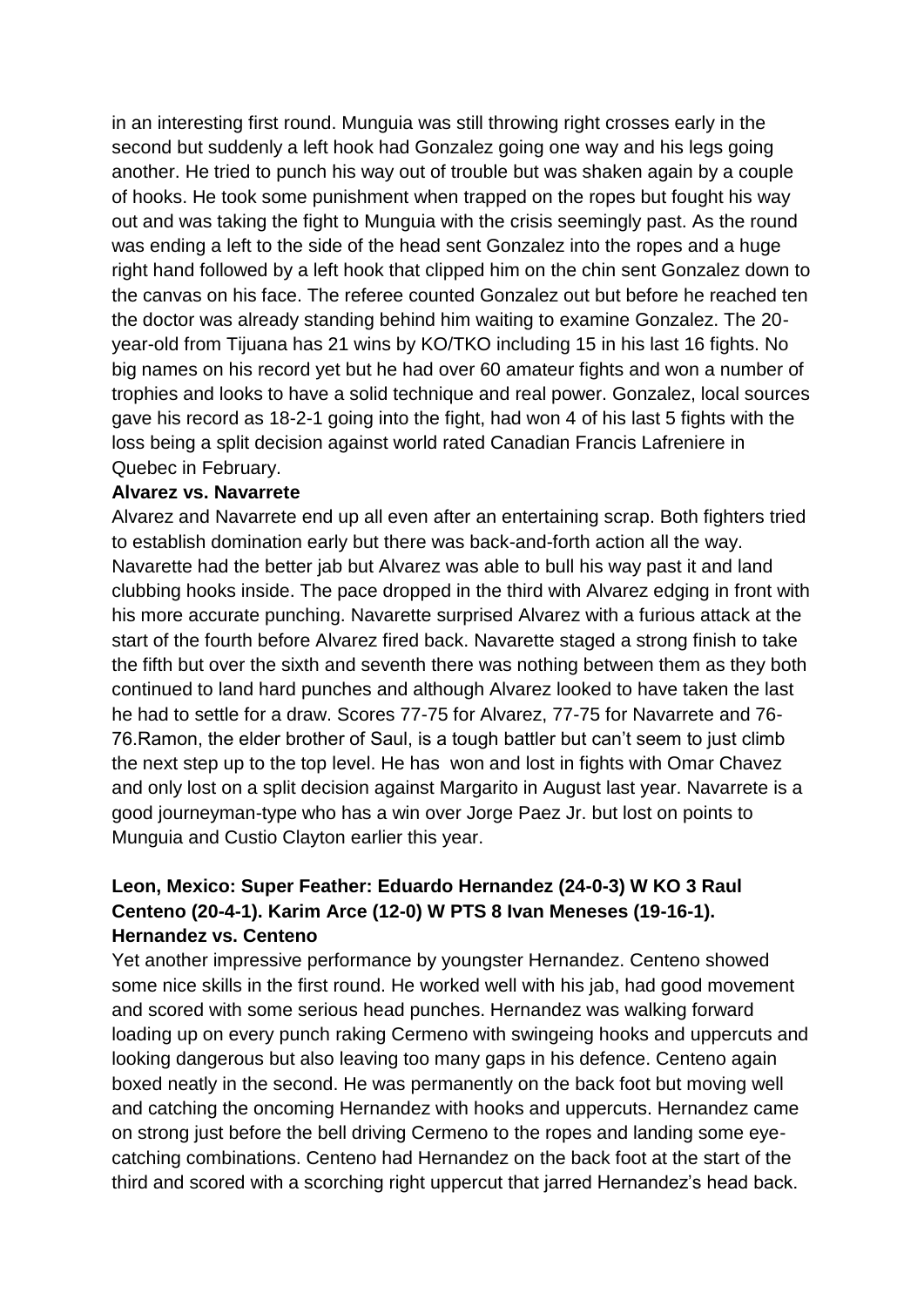Disaster struck just seconds later for the Argentinian as a short right to the chin from Hernandez stiffened Centeno's lags and a second put him down on his back. He rolled over onto his face but got no further as the referee completed the ten count. Still only 19 Hernandez has compiled some impressive statistics since turning pro at 15 when he took up boxing to protect his then overweight body from bullies. Now he is the bully with 20 wins in a row, 17 by KO/TKO in an overall total of 20 wins by KO/TKO in his career to date. He retains his WBC Youth title, is rated No 7 by the WBC and already has a win over former WBC champion Victor Terrazas. He will have to tighten his defence and was lucky that Centeno is not a puncher (8 wins by KO/TKO) but he is certainly an exciting prospect. Centeno, 29, had a 10-0-1 streak broken by consecutive losses to Carlos Ruiz and former WBNO title challenger Vicente Rodriguez but had scored a low level win in November. This is the first time he has lost by KO/TKO.

### **Arce vs. Meneses**

Arce marches on with another win over experienced Meneses. This was a tough one for Arce. Both fighters were looking to dominate so there was plenty of two-way action with Arce coming out on top. Arce, 18, the nephew of Hall of Fame fighter Jorge Arce, was going eight rounds for the first time and this is his sixth points win in a row. He had 60 amateur fights before turning pro at 16 and is making steady progress. Now 6 losses in his last 7 fights for Meneses.

### **Doncaster, England: Super Feather: Maxi Hughes (17-3-2) W PTS 10 Ryan Moorhead (9-2). Feather: Jason Cunningham (23-3) W PTS 6 Jay Carney (5-3-2 ). Super Light: Curtis Woodhouse (22-7) W PTS 6 Arvydas Trizno (25-68-3). Super Feather: Jordan Gill (17-0) W TKO 2 Jordan Ellison (7-12). Hughes vs. Moorhead**

Hughes wins the vacant BBB of C Central Area title with a hard earned points win over Moorhead on another quality show promoted by ex-pro Steffy Bull. Hughes was much the more experienced fighter and he used his educated southpaw jab to control most of the action. He spent much of the time on the back foot slotting home jabs and scoring with counters when Moorhead pressed. Moorhead managed to land some choice head punches but Hughes generally was able to box on the outside and pile up the points. It was a fast open and entertaining fight with Hughes the clear winner. Referee's score 97-74. Hughes will be looking to fight his way back into contention for a British title shot. His only losses have been to top level opposition in Scott Cardle and twice against Martin Joseph Ward. He had floored Ward in a drawn fight before losing in fights for the WBC International and then British titles to him. Moorhead, 29, had won his last six fights and was moving up to ten rounds for the first time so this was a very creditable performance.

#### **Cunningham vs. Carney**

Commonwealth champion Cummings gets in some ring time waiting for his next big fight. Carney was a late choice as an opponent but did his job by going six rounds without every looking likely to win a session. Referee's score 60-55 for Cunningham. He has lost only one of his last ten fights and that was on points for the vacant British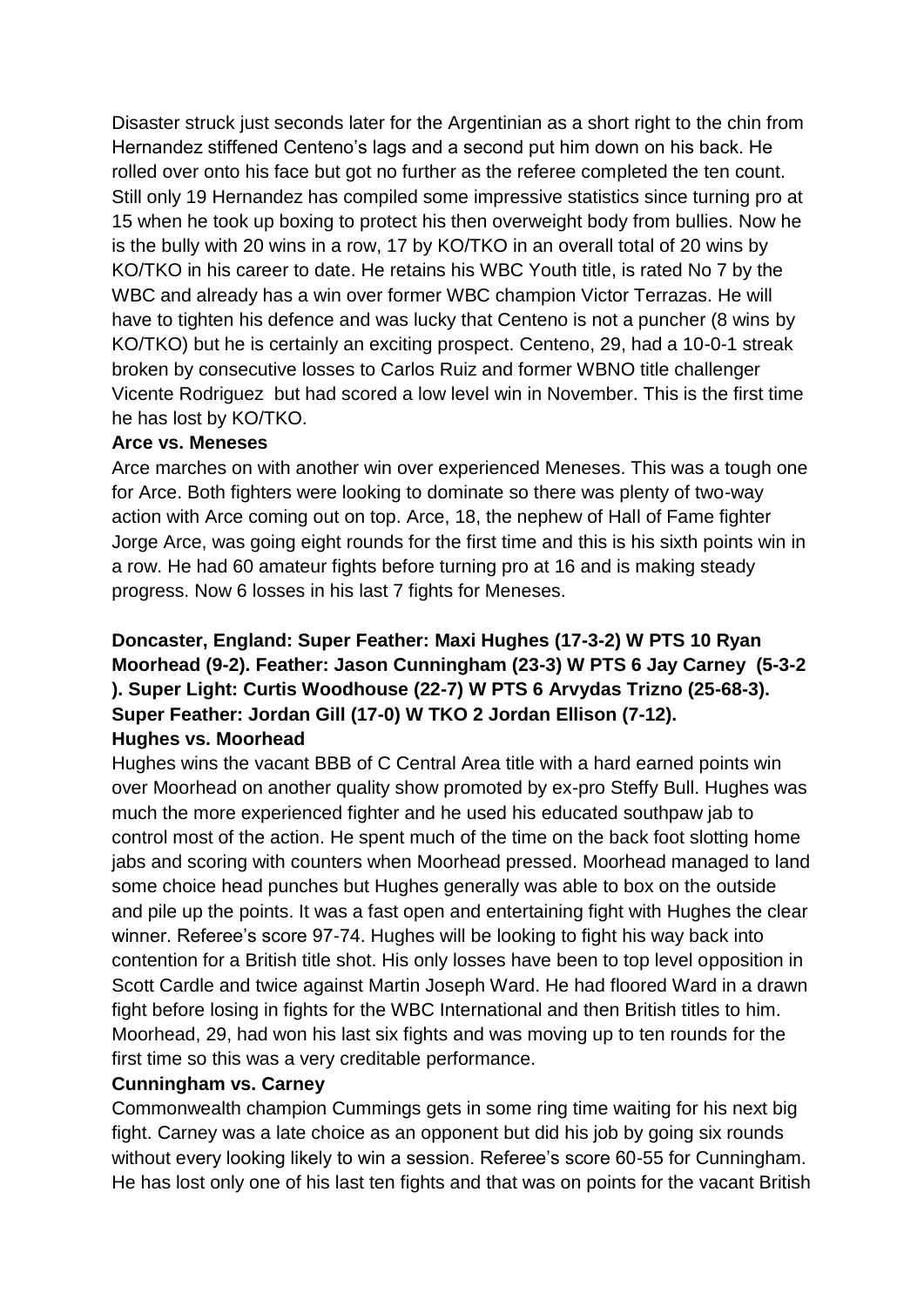super fly against the now WBA champion Khalid Yafai. Since then Cunningham has won the vacant English bantam title and the vacant Commonwealth featherweight title. Carney made Cunningham work hard but the gap in both class and experience was a wide one.

### **Woodhouse vs. Trizno**

Woodhouse shifts some rust with a good workout against Trizno. The former British champion dropped out of the picture for just over three years after losing his British title and failing to lift the Commonwealth title against Willie Limond in June 2014. A former top level footballer Woodhouse is giving it one more try. Trizno never presented any danger but he messed Woodhouse about and upset his rhythm and made the fight closer than expected but the important thing was the 18 minutes of ring time for Woodhouse. Referee's score 58-56. Woodhouse will need some more fights before he finds out if he can still compete at the top level. Lithuanian Trizno is just 28 but already he is closing in on the 100 contests mark which he has shoehorned into eight years as a pro.

#### **Gill vs. Ellison**

Gill gets rare inside the distance win as he crushes Ellison. Gill almost ended it in the first as he floored Ellison twice but Ellison made it to the bell. Another knockdown in the second saw the fight stopped. Gill, a 23-year-old from "Dave "Boy Green country", gets his fourth win by KO/TKO and looks ready to move up to eight rounds. Two inside the distance losses in a row for Gill.

**Guadalajara, Mexico: Super Welter: Miguel Vazquez (39-5) W KO 4 Jose Daniel Ruiz (34-11-2,1ND).** Fighting in front of his home fans former IBF light champion Vazquez gets win over experienced Ruiz. After some lively exchanges in the first Vazquez took over in the second. He got through with some corrosive punches in the round and continued the beat down in the third before ending the fight with a wicked left to the body in the fourth. Vazquez wins the vacant WBC Latino title. Although he made seven defences of his IBF title and is now hoping to get a fight for the WBC Silver title at super light he is almost the forgotten man. Ruiz was coming off two losses last year in tough fights against Aik Shakhnazaryan and Humberto Soto.

**Malvinas, Argentinas, Argentina; Jose Gregorio Ulrich (16-0) W KO 1 Bruno Hong (8-5-1).** Ulrich goes over old ground as he scores second win over Hong. A right to the chin put Hong down early in the first. He beat the count but another series of punches sent him reeling across the ring and down on his rump to be counted out. The 25-year-old "El Tigre de Maria Juana" was making the third defence of the WBC Latino title. He also holds the Argentinian title but that was not on the line here as he gets his sixth win by KO/TKO. He had won a four round points decision over Hong in 2014. Hong was giving away 11lbs in weight and having only his second fight in almost two years so a miserable bit of matching here.

## **Tokyo, Japan: Light: Masayuki Ito (22-1-1) W TKO 6 Glenn Enterina (11-3-1).**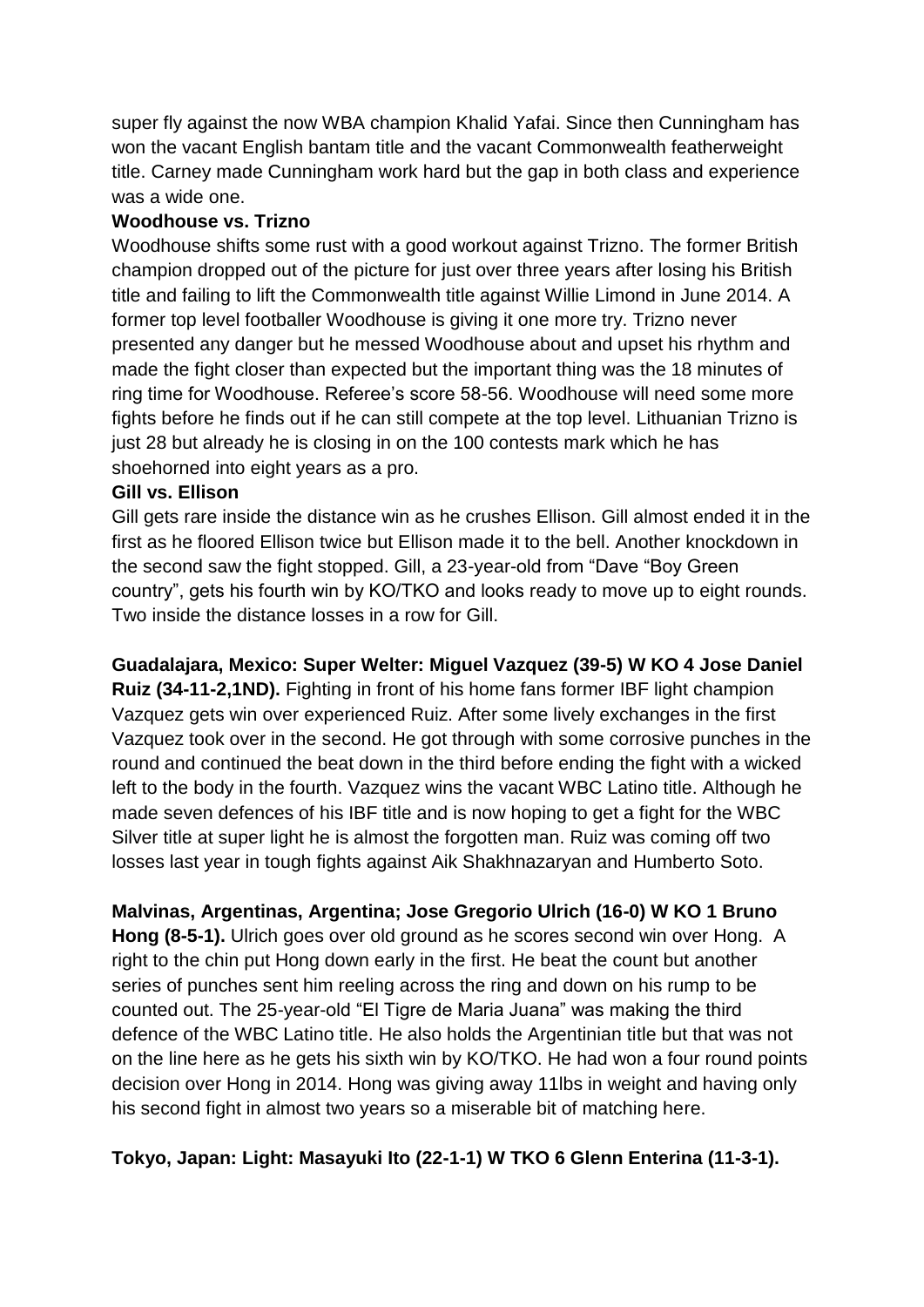Ito gets keep busy win with stoppage of Filipino Enterina. Ito faced a fired up Enterina and was under heavy pressure over the first two rounds as Enterina landed a hard right to the body and mixed in some useful uppercuts and left hooks. In the third Ito took control with strong jabs and increased his work rate before dropping Enterina with a right in the fourth. He dominated the fifth and Enterina was reeling under some heavy punishment when the referee stopped the fight in the sixth. Ito,26, gets win No 11 by KO/TKO. He holds both the OPBF and WBO Asia Pacific titles at super feather and is No 3 with the WBO. Enterina, 22, had won 4 of his last 5 fights and this is his second loss by KO/TKO.

## **Managua, Nicaragua: Fly: Eliecer Quezada (21-6-£, 1ND) DREW 10 Cristian Narvaez (14-6-4). Bantam: Ricardo Blandon (7-0,1ND) ND 2 Martin Diaz (11-8- 1,2ND).**

### **Quezada vs. Narvaez**

Quezada and Narvaez end up all level as they fight to a ten round draw and the WBC Latino title remains vacant. With score standing at 1-1 in their previous meetings but having lost the most recent Narvaez was the one pressing hard from the start. Once Quezada found his way into the fight he scored with hard counters to level things up. From there the fight swung one way and then the other and all of the rounds were close. You could make an argument for either winning and the judges all had very similar score cards so a draw was a fair result. Scores 96-94 for Quezada, 96-94 for Narvaez and 95-95. Quezada, 26, was 4-1, 1 ND in his last 6 fight with the loss being a split verdict against world rated Cristofer Rosales. Narvaez, 22, who turned pro at 18, had compiled seven wins since losing that second fight to Quezada in 2016.

### **Blandon vs. Diaz**

Local prospect Blandon has his 100% record sullied by a No Decision. The young Nica made an impressive start firing hard and quick punches. Diaz did not back down but was getting the worse of the exchanges. In the second a clash of heads saw Blandon stunned and cut on his left eyebrow. The injury was too bad for the fight to continue so it was stopped and declared a No Decision. Blandon, 25 was making the first defence of his WBA Fedecentro title. As an amateur he was Nicaraguan champion, won a silver medal at the Central American Championships and competed at the 2013 World Championships. One of the bright hopes for Nicaragua. Diaz was 2-4 in his previous six fights.

### **September 3**

# **Kyoto, Japan: Super Bantam: Daniel Roman (23-2-1) W TKO 9 Shun Kubo (12- 1). Light: Masayoshi Nakatani (15-0) W KO 4 Ryan Sermona (20-9-1), Reiya Konishi (14-0) W PTS 10 Shin Ono (20-9-3).**

#### **Roman vs. Kubo**

Roman upsets the odds and wins the secondary WBA title as he brutally batters champion Kubo to defeat.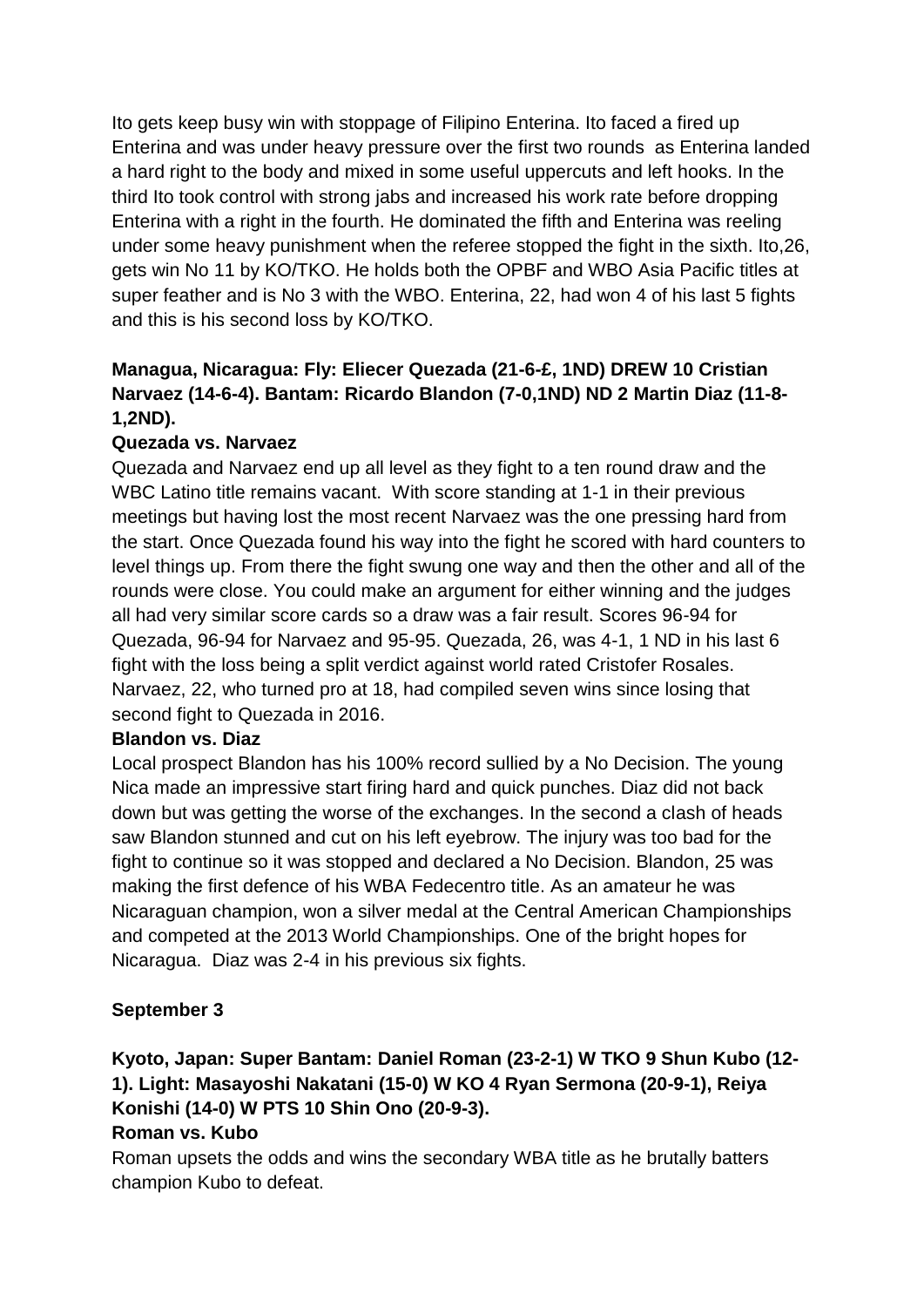Both fighters just probed with their jabs. Southpaw Kubo had the longer reach and scored with a couple of lefts to head and body. Roman briefly got inside and landed a body punches. Neither man did anything significant but Kubo just took it. Score 10-9 Kubo

## **Round 2**

Roman took the second round. Roman needed to get past the jab but Kubo boxed on the outside for much of the round. Eventually Roman was able to force his way inside and did enough scoring to merit the round.

Score 10-9 Roman 19-19

## **Round 3**

Kubo was showing some good skills and quick footwork but it was Roman's round. He stepped up the pressure was getting past the jab hooking to the body and a classy left uppercut snapped Kubo's head back.

Score 10-9 Roman 28-29

## **Round 4**

Kubo started the round slotting home some lefts but again over the second half of the round Roman was storming forward banging to the body and head with Kubo being forced to stand and trade. Roman was walking through Kubo's punches and dominating the action.

Score 10-9 Roman 37-39

## **Round 5**

Kubo continued to find gaps for his straight left but was too often choosing to stand and trade. Roman landed repeatedly with rights and as they traded body punches there was a venom in Roman's punches that was missing from Kubo's Score 10-9 Roman 46-49

# **Round 6**

Roman raked Kubo with punches throughout the sixth. Kubo tried to counter but was being taken apart as Roman landed right after right. Just before the bell a right sent Kubo into the ropes and he almost went down.

Score 10-9 Roman 55-59

# **Round 7**

Roman welcomed Kubo to the seventh with a left hook that sent the Japanese fighter into full retreat. Roman pursued and Kubo stood and punched with him but his legs were unsteady. Roman dug in a couple of vicious body punches and then a right to the head sent Kubo staggering along the ropes and down in a corner. Kubo showed tremendous courage. He was up at eight and then fought hard throwing punch after punch. Her landed a lot but Roman had the power and he blasted and bombarded Kubo around the ring but could not get him to crumble.

## Score 10-8 Roman 63-69

# **Round 8**

Somehow Kubo came out for the eighth. He really should have been pulled out of the fight after that punishment in the seventh. Kubo fought bravely. He scored time and again with right jabs and straight lefts but he was just pushing the punches.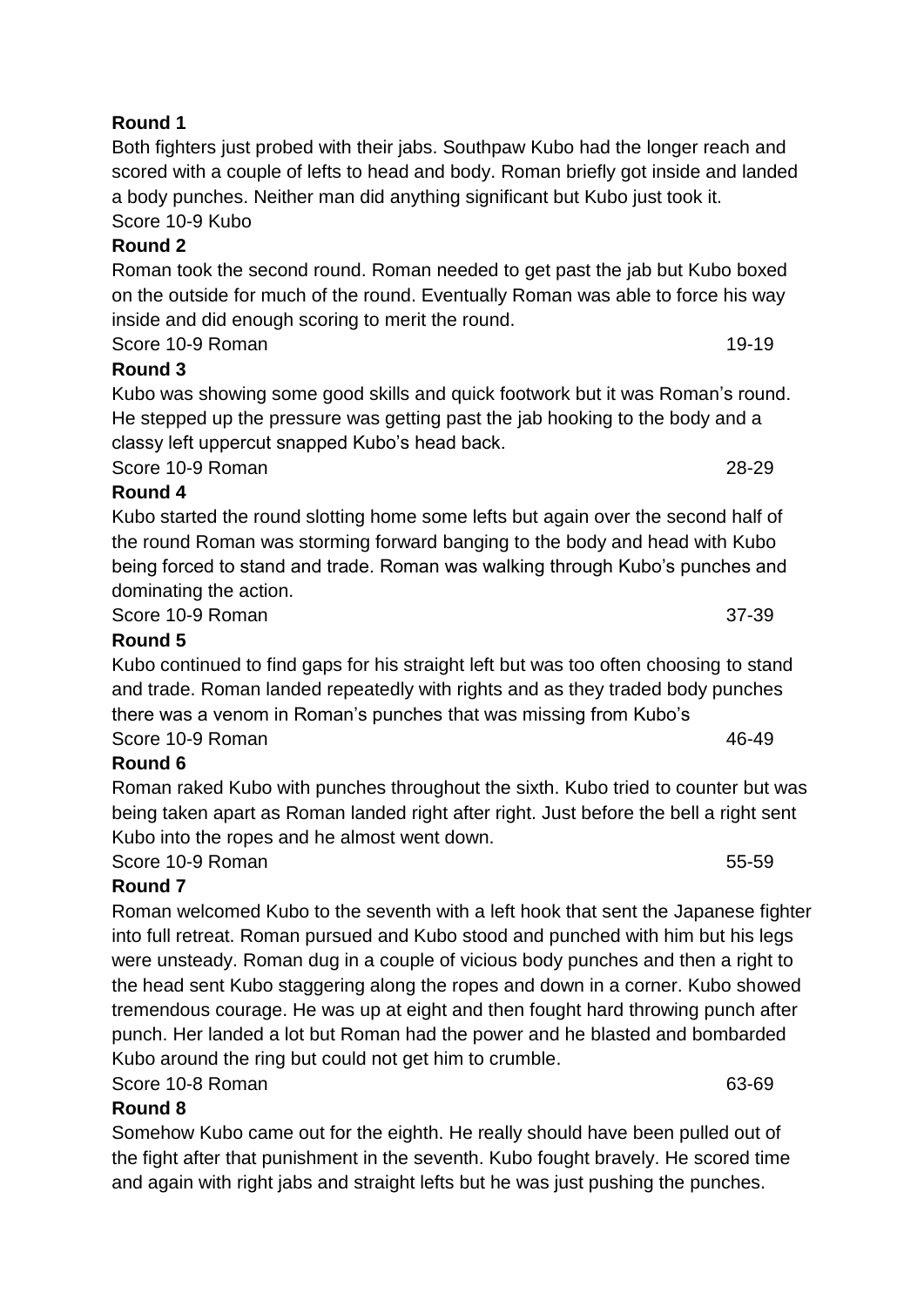Roman began to land thumping body punches then two rights to the head sent Kubo slumping down into the ropes and onto the canvas on one knee. He was up at eight and the bell went.

Score 10-8 Roman 71-79

### **Round 9**

Kubo should never have been sent out for the ninth. Roman marched forward landing to head and body. He trapped Kubo on the ropes and pounded him with head punches until one sent Kubo staggering right across to the other side of the ring and the fight was mercifully halted.

### **Official scores 80-70 twice and 79-72 all for Roman.**

Roman the WBA No 2 moves to 15 wins in a row. The 27-year-old Californian "The Baby Faced Assassin" impressed with his relentless body punching and now has plenty of lucrative options out there for him. Kubo, 27, a former undefeated OPBF champion, won the title by beating Nehomar Cermeno in nine rounds in April. He had 9 wins by KO/TKO but could not match Roman for power here. It was unsettling to see both Kubo's corner and the referee let Kubo take so much extra punishment. He was finished at the end of the seventh round and it was clear did not have the power to turn the fight around and had too much guts to quit. That's when his corner and the referee should have saved him from himself.

### **Nakatani vs. Sermona**

Nakatani retains the OPBF title as he obliterates Sermona inside four rounds. Sermona stormed forward for the first bell trying to get inside the reach of the much taller champion. Nakatani used his jab to keep on the outside and then exploded in the third with a combination that put the Filipino down. Sermona made it to his feet was but was floored again by a right. Nakatani ended it in the fourth as he scored the third knockdown with a left/right and Sermona was counted out. The 28-year-old 5'11 ½" (182cm) Nakatani goes to 9 wins by KO/TKO. He was making the eighth defence of his OPBNF title and is rated WBC 6/IBF 6(7)/WBA 11. Southpaw Sermona drops to five losses by KO/TKO.

### **Konishi vs. Ono**

Konishi retains the Japanese tile by majority verdict after bloody battle with former world title challenger Ono. As early as the third round a clash of heads opened a cut over the right eye of Ono. Konishi looked to have won 4 of the first 5 rounds but was deducted a point in the sixth for holding. Ono was cut again in the eighth and Konishi in the ninth but he did enough to deserve the decision. Scores 97-91, 97-92 and a dissenting 94-94. First defence of the national title for 24-year-old Konishi. Southpaw Ono, 34, a former OPBF champion lost to Katsunari Takayama in a challenge for the IBF title in 2014 and last December was outpointed by Knockout CP Freshmart for the WBA title.

## **Ciudad Obregon, Mexico: Super Fly: Iran Diaz (13-2-2) W PTS 10 Luis**

**Concepcion (36-5).** Diaz beats a second former world champion in consecutive fights and lifts the vacant WBC Latino title as he outpoints Concepcion. Wildly differing scores from the judges at 99-91, 98-91 and 97-95 all for Diaz. Concepcion